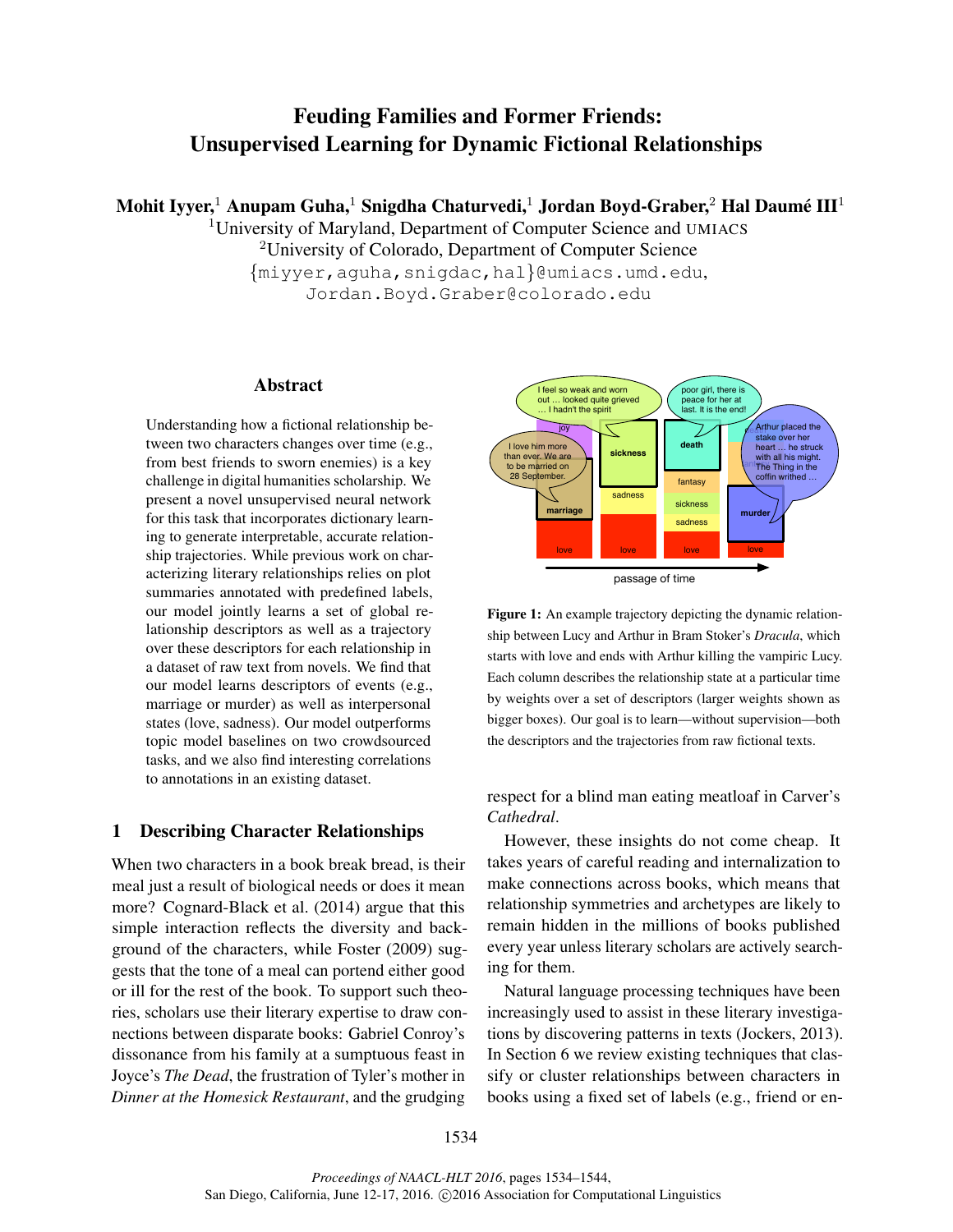emy). However, such approaches ignore interactions between characters that lie outside of the established lexicon and cannot account for the dynamic nature of relationships that evolve through the course of a book, such as the vampiric downfall of Lucy and Arthur's engagement in *Dracula* (Figure 1) or Winston Smith's rat-induced betrayal of Julia in *1984*.

To address these issues, we propose the task of unsupervised relationship modeling, in which a model jointly learns a set of *relationship descriptors* as well as *relationship trajectories* for pairs of literary characters. Instead of assigning a single descriptor to a particular relationship, the trajectories learned by the model are sequences of descriptors as in Figure 1.

The Bayesian *hidden topic Markov model* (HTMM) of Gruber et al. (2007) emerges as a natural choice for our task because it is capable of computing relationship descriptors (in the form of topics) and has an additional temporal component. However, our experiments show that the descriptors learned by the HTMM are not coherent and focus more on events or environments (e.g., meals, outdoors) than interpersonal states like happiness and sadness.

Motivated by recent advances in deep learning, we propose the *relationship modeling network* (RMN), which is a novel variant of a deep recurrent autoencoder that incorporates dictionary learning to learn relationship descriptors. We show that the RMN achieves better descriptor coherence and trajectory accuracy than the HTMM and other topic model baselines in two crowdsourced evaluations described in Section 4. In Section 5 we show qualitative results and make connections to existing literary scholarship.

# 2 A Dataset of Character Interactions

Our dataset consists of 1,383 fictional works pulled from Project Gutenberg and other Internet sources. Project Gutenberg has a limited selection (outside of science fiction) of mostly classic literature, so we add more contemporary novels from various genres such as mystery, romance, and fantasy to our dataset.

To identify character mentions, we run the Book-NLP pipeline of Bamman et al. (2014), which includes character name clustering, quoted speaker identification, and coreference resolution. $<sup>1</sup>$  For ev-</sup> ery detected character mention, we define a span as beginning 100 tokens before the mention and ending 100 tokens after the mention. We do not use sentence or paragraph boundaries because they vary considerably depending on the author (e.g., William Faulkner routinely wrote single sentences longer than many of Hemingway's paragraphs). All spans in our dataset contain mentions to exactly two characters. This is a rather strict requirement that forces a reduction in data size, but spans in which more than two characters are mentioned are generally noisier.

Once we have identified usable spans in the dataset, we apply a second filtering step that removes relationships containing fewer than five spans. Without this filter, our dataset is dominated by fleeting interactions between minor characters; this is undesirable since our focus is on longer, mutable relationships. Finally, we filter our vocabulary by removing the 500 most frequently occurring words, as well as all words that occur in fewer than 100 books. The latter step helps correct for variation in time period and genre (e.g., "thou" and "thy" found in older works like the *Canterbury Tales*). Our final dataset contains 20,013 relationships and 380,408 spans, while our vocabulary contains 16,223 words.<sup>2</sup>

# 3 Relationship Modeling Networks

This section mathematically describes how we apply the RMN to relationship modeling on our dataset. Our model is similar in spirit to topic models: for an input dataset, the output of the RMN is a set of relationship descriptors (topics) and—for each relationship in the dataset—a trajectory, or a sequence of probability distributions over these descriptors (document-topic assignments). However, the RMN uses recent advances in deep learning to achieve better control over descriptor coherence and trajectory smoothness (Section 4).

### 3.1 Formalizing the Problem

Assume we have two characters  $c_1$  and  $c_2$  in book b. We define  $S_{c_1,c_2}$  as a sequence of token spans where each span  $s_t \in S_{c_1,c_2}$  is itself a set of tokens

<sup>&</sup>lt;sup>1</sup>While this pipeline works reasonably well, it is unreliable for first-person narratives; we leave the necessary improvements

to character name clustering, which are further expanded upon in Vala et al. (2015), for future work.

 $2^2$ Code and span data available at http://github.com/ miyyer/rmn.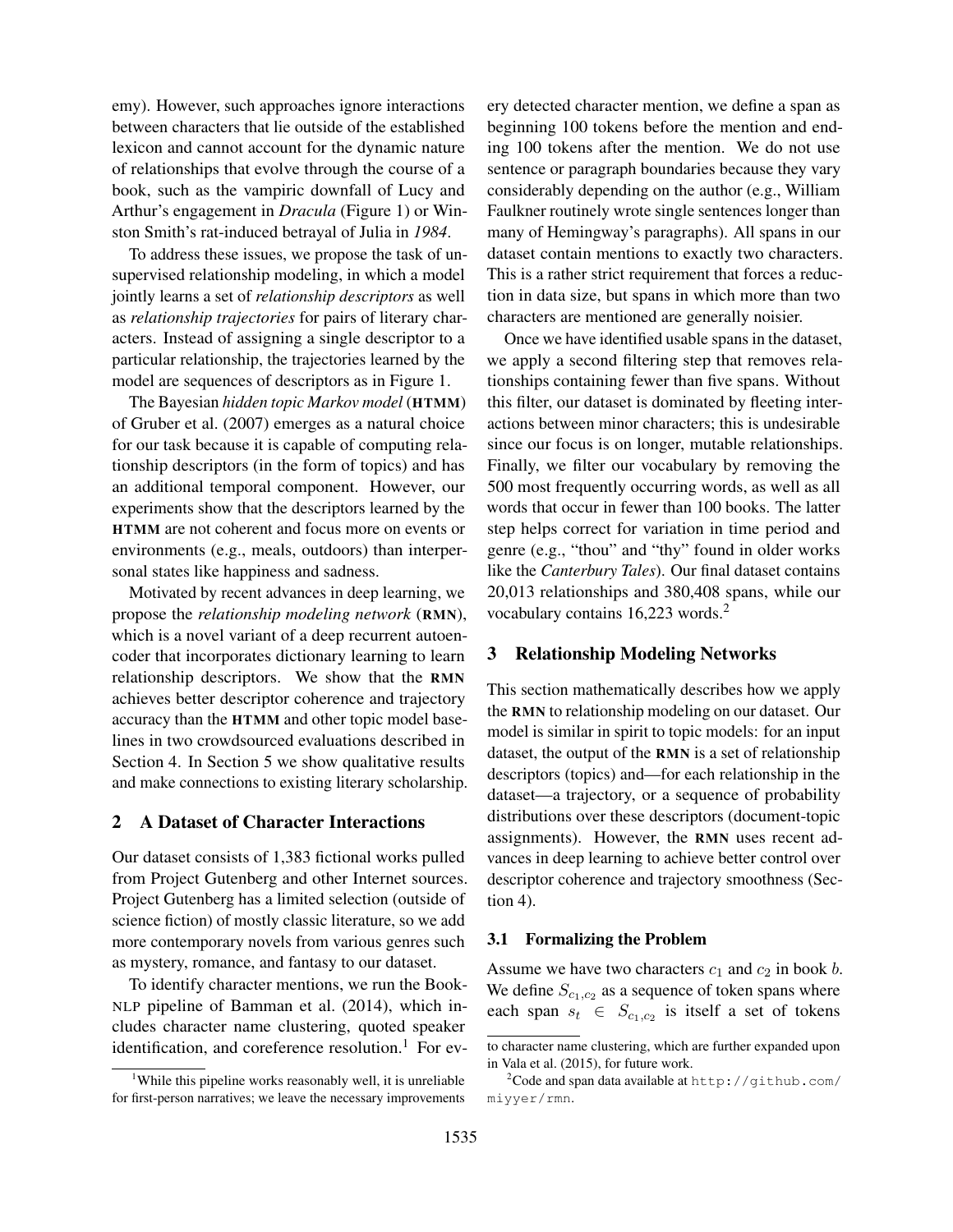

Figure 2: An example of the RMN's computations at a single time step. The model approximates the vector average of an input span  $(v_{s_t})$  as a linear combination of descriptors from **R**. The descriptor weights  $d_t$  define the relationship state at each time step and—when viewed as a sequence—form a relationship trajectory.

 $\{w_1, w_2, \ldots, w_l\}$  of fixed size l that contains mentions (either directly or by coreference) to both  $c_1$  and  $c_2$ . In other words,  $S_{c_1,c_2}$  includes the text of every scene, chronologically ordered, in which  $c_1$  and  $c_2$ are present together.

# 3.2 Model Description

As in other neural network models for natural language processing, we begin by associating each word type *w* in our vocabulary with a real-valued embedding  $v_w \in \mathbb{R}^d$ . These embeddings are rows of a  $V \times d$  matrix **L**, where V is the vocabulary size. Similarly, characters and books have their own embeddings in rows of matrices C and B. We want B to capture global context information (e.g., "Moby Dick" takes place at sea) and  $C$  to capture immutable aspects of characters not related to their relationships (e.g., Javert is a police officer). Finally, the RMN learns embeddings for relationship descriptors, which requires a second matrix **R** of size  $K \times d$  where K is the number of descriptors, analogous to the number of topics in topic models.

Each input to the RMN is a tuple that contains identifiers for a book and two characters, as well as the spans corresponding to their relationship:  $(b, c_1, c_2, S_{c_1, c_2})$ . Given one such input, our objective is to reconstruct  $S_{c_1,c_2}$  using a linear combination of relationship descriptors from  $\bf{R}$  as shown in Figure 2; we now describe this process formally.

# 3.2.1 Modeling Spans with Vector Averages

We compute a vector representation for each span  $s_t$  in  $S_{c_1,c_2}$  by averaging the embeddings of the words in that span,

$$
\boldsymbol{v}_{s_t} = \frac{1}{l} \sum_{w \in s_t} \boldsymbol{v}_w. \tag{1}
$$

Then, we concatenate  $v_{s_t}$  with the character embeddings  $v_{c_1}$  and  $v_{c_2}$  as well as the book embedding  $v_b$ and feed the resulting vector into a standard feedforward layer to obtain a hidden state  $\bm{h}_t,$ 

$$
\boldsymbol{h}_t = f(\mathbf{W}_h \cdot [\boldsymbol{v}_{s_t}; \boldsymbol{v}_{c_1}; \boldsymbol{v}_{c_2}; \boldsymbol{v}_b]).
$$
 (2)

In all experiments, the transformation matrix  $W_h$ is  $d \times 4d$ , and we set f to the ReLu function,  $\text{ReLu}(x) = \max(0, x).$ 

# 3.2.2 Approximating Spans with Relationship **Descriptors**

Now that we can obtain representations of spans, we move on to learning descriptors using a variant of dictionary learning (Olshausen and Field, 1997; Elad and Aharon, 2006), where our descriptor matrix R is the dictionary and we are trying to approximate input spans as a linear combination of items from this dictionary.

Suppose we compute a hidden state for every span  $s_t$  in  $S_{c_1,c_2}$  (Equation 2). Now, given an  $h_t$ , we compute a weight vector  $d_t$  over K relationship descriptors with some composition function  $q$ , which is fully specified in the next section. Conceptually, each  $d_t$ is a *relationship state*, and a *relationship trajectory* is a sequence of chronologically-ordered relationship states as shown in Figure 1. After computing  $d_t$ , we use it to compute a reconstruction vector  $r_t$  by taking a weighted average over relationship descriptors,

$$
\boldsymbol{r}_t = \mathbf{R}^\mathsf{T} \boldsymbol{d}_t. \tag{3}
$$

Our goal is to make  $r_t$  similar to  $v_{s_t}$ . We use a contrastive max-margin objective function similar to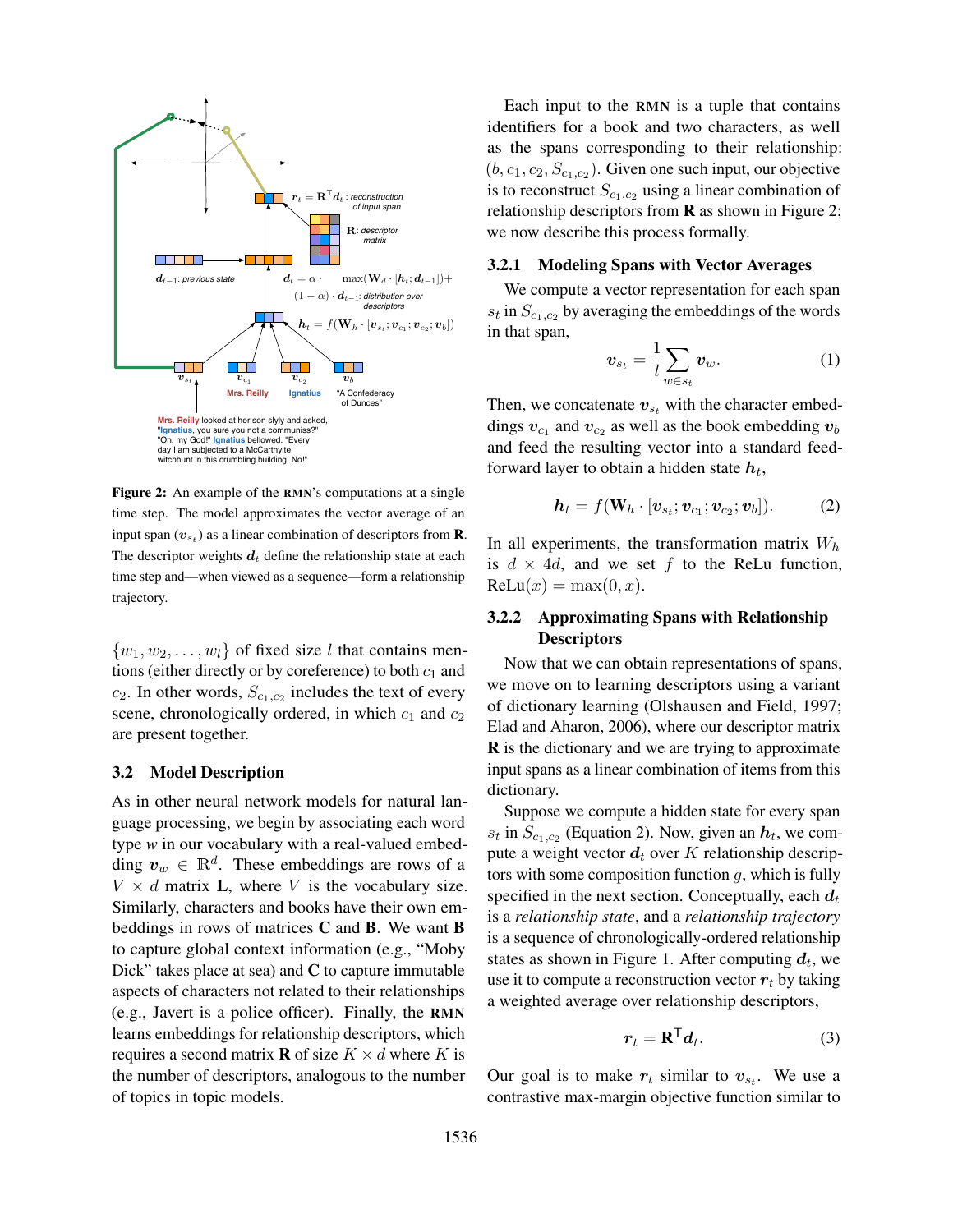previous work (Weston et al., 2011; Socher et al., 2014). We randomly sample spans from our dataset and compute the vector average  $\boldsymbol{v}_{s_n}$  for each sampled span as in Equation 1. This subset of span vectors is  $N$ . The unregularized objective  $J$  is a hinge loss that minimizes the inner product between  $r_t$  and the negative samples while simultaneously maximizing the inner product between  $r_t$  and  $v_{s_t}$ ,

$$
J(\theta) = \sum_{t=0}^{|S_{c_1,c_2}|} \sum_{n \in N} \max(0, 1 - r_t \mathbf{v}_{s_t} + r_t \mathbf{v}_{s_n}), \tag{4}
$$

where  $\theta$  represents the model parameters.

# 3.2.3 Computing Weights over Descriptors

What function should we choose for our composition function  $g$  to represent a relationship state at a given time step? On the face of it, this seems trivial; we can project  $h_t$  to K dimensions and then apply a softmax or some other nonlinearity that yields nonnegative weights.<sup>3</sup> However, this method ignores the relationship states at previous time steps. To model the temporal aspect of relationships, we can add a recurrent connection,

$$
d_t = \text{softmax}(\mathbf{W}_d \cdot [\mathbf{h}_t; \mathbf{d}_{t-1}]) \tag{5}
$$

where  $W_d$  is of size  $K \times (d + K)$  and softmax $(q)$  =  $\exp \boldsymbol{q} / {\sum_{j=1}^k \exp \boldsymbol{q}_j}$  .

Our hope is that this recurrent connection will carry some of the previous relationship state over to the current time step. It should be unlikely for two characters in love at time  $t$  to fall out of love at time  $t + 1$  even if  $s_{t+1}$  does not include any love-related words. However, because the objective function in Equation 4 maximizes similarity with the current time step's input, the model is not forced to learn a smooth interpolation between the previous state and the current one. A natural remedy is to have the model predict the *next* time step's input instead, but this proves hard to optimize.

We instead *force* the model to use the previous relationship state by modifying Equation 5 to include a linear interpolation between  $d_t$  and  $d_{t-1}$ ,

$$
\begin{aligned} \mathbf{d}_t &= \alpha \cdot \text{softmax}(\mathbf{W}_d \cdot [\mathbf{h}_t; \mathbf{d}_{t-1}]) + \\ (1 - \alpha) \cdot \mathbf{d}_{t-1}. \end{aligned} \tag{6}
$$

Here,  $\alpha$  is a scalar between 0 and 1. We experiment with setting  $\alpha$  to a fixed value of 0.5 as well as allowing the model to learn  $\alpha$  as in

$$
\alpha = \sigma(\boldsymbol{v}_{\alpha}^{\mathsf{T}} \cdot [\boldsymbol{h}_t; \boldsymbol{d}_{t-1}; \boldsymbol{v}_{s_t}]), \tag{7}
$$

where  $\sigma$  is the sigmoid function and  $v_{\alpha}$  is a vector of dimensionality  $2d + K$ . Fixing  $\alpha = 0.5$  initially and then tuning it after other parameters have converged improves training stability; for the specific hyperparameters we use see Section 4.<sup>4</sup>

# 3.2.4 Interpreting Descriptors and Enforcing Uniqueness

Recall that each descriptor is a  $d$ -dimensional row of **. Because our objective function**  $J$  **forces these** descriptors to be in the same vector space as that of the word embeddings L, we can interpret them by looking at nearest neighbors in L using cosine distance as the similarity metric.

To discourage learning descriptors that are too similar to each other, we add another penalty term  $X$  to our objective function,

$$
X(\theta) = \left\| \mathbf{R} \mathbf{R}^{\mathsf{T}} - \mathbf{I} \right\|, \tag{8}
$$

where I is the identity matrix. This term comes from the component orthogonality constraint in independent component analysis (Hyvärinen and Oja, 2000).

We add  $J$  and  $X$  together to obtain our final training objective L,

$$
L(\theta) = J(\theta) + \lambda X(\theta), \tag{9}
$$

where  $\lambda$  is a hyperparameter that controls the magnitude of the uniqueness penalty.

# 4 Evaluating Descriptors and Trajectories

Because no previous work explores the interpretability of unsupervised relationship modeling over time, evaluating the RMN is tricky. Further compounding the problem is the subjective nature of the task; for example, is a trajectory that ignores a key event better than one that hallucinates episodes absent from source text?

<sup>&</sup>lt;sup>3</sup>We experiment with a variety of nonlinearities but find that the softmax yields the most interpretable results due to its predisposition to select a single descriptor.

<sup>4</sup>This strategy is reminiscent of alternative minimization strategies for dictionary learning (Agarwal et al., 2014), where the dictionary and weights are learned separately by keeping the other fixed.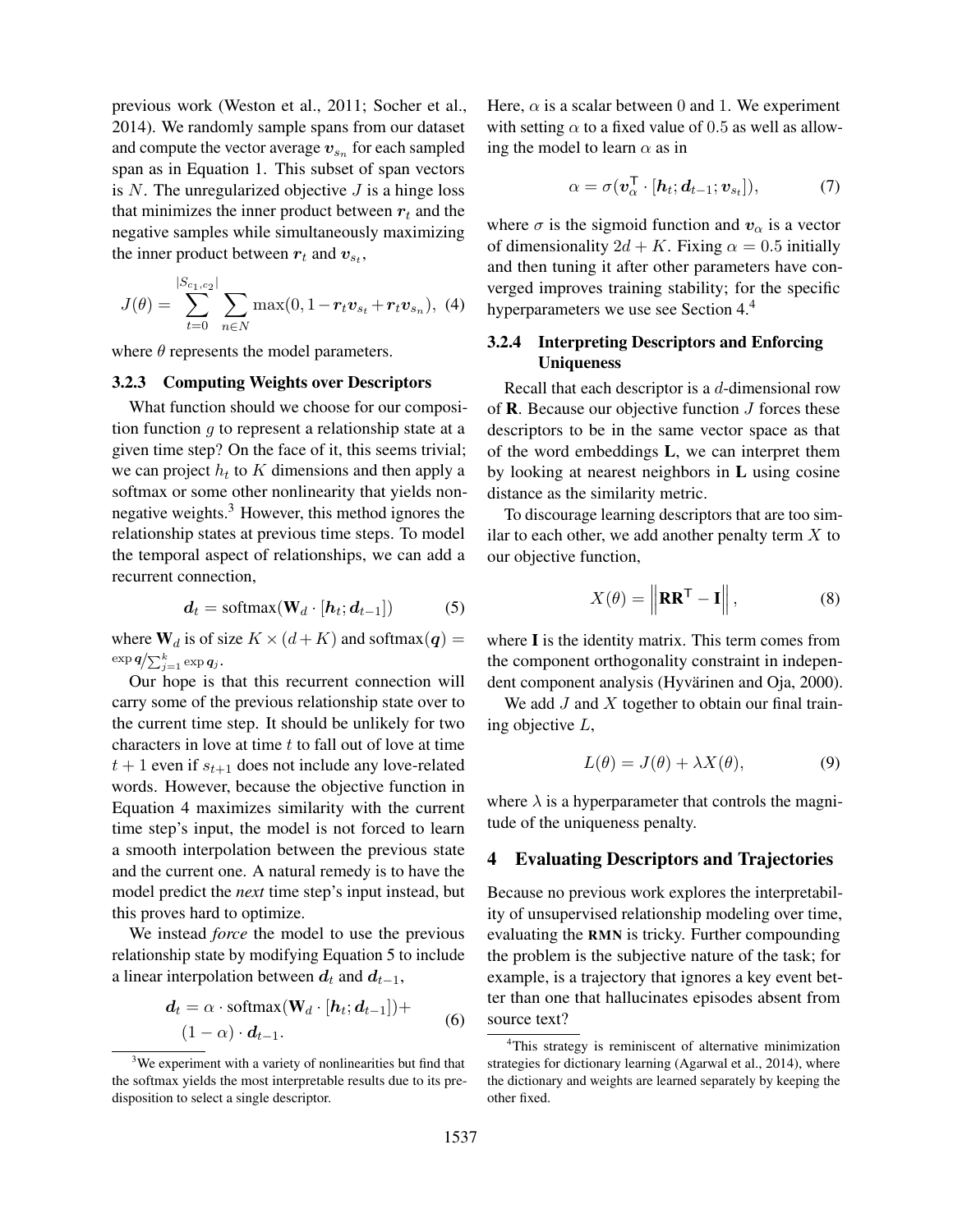With these issues in mind, we conduct three evaluations to show that our output is reasonable. First, we conduct a crowdsourced interpretability experiment that shows RMNs produce significantly more coherent descriptors than three topic model baselines. A second crowdsourced task indicates that our model produces trajectories that match plot summaries more accurately than topic models. Finally, we qualitatively compare the RMN's output to existing static annotations of literary relationships and find both expected and surprising results.

#### 4.1 Topic Model Baselines

Before moving onto the evaluations, we briefly describe three baseline models, all of which are Bayesian generative models. Latent Dirichlet allocation (Blei et al., 2003, LDA) learns a single document-topic distribution per document; we can apply LDA to our dataset by concatenating all spans from a relationship into a single document. Similarly, NUBBI (Chang et al., 2009a) learns separate sets of topics for relationships and individual characters.<sup>5</sup>

LDA and NUBBI are incapable of taking into account the chronological ordering of the spans because they view all relationships tokens as exchangeable. While we can compare the *descriptors* learned by these models to those of the RMN, we cannot evaluate their *trajectories*. We turn instead to the hidden topic Markov model (Gruber et al., 2007, HTMM), which foregoes the bag-of-words assumption of LDA and NUBBI in favor of modeling topic segments within a document as a Markov chain. This model outputs a smooth sequence of topic assignments over a document, so we can compare the *trajectories* it learns on our dataset to those of the RMN.

#### 4.2 Experimental Settings

In our descriptor interpretability experiments, we vary the number of descriptors (topics) for all models  $(K = 10, 30, 50)$ . We train LDA and NUBBI for 100 iterations with a collapsed Gibbs sampler, and the HTMM uses the default setting of 100 EM iterations.

For the RMN, we initialize the word embedding matrix L with 300-dimensional GloVe embeddings trained on the Common Crawl (Pennington et al.,



Figure 3: Model precision results from our word intrusion task. The RMN learns more interpretable descriptors than three topic model baselines.

2014). The character and book embeddings (C and **B**) are initialized randomly. We fix  $\alpha$  to 0.5 for the first 15 epochs of training; after the descriptor matrix **R** has converged, we fix **R** and tune  $\alpha$  using Equation 6 for 15 more epochs.<sup>6</sup> Since the topic model baselines do not have access to character and book metadata, for fair comparison we also train a "generic" version of the RMN (GRMN) where the metadata embeddings are removed from Equation 2. The uniqueness penalty  $\lambda$  is set to 10<sup>-4</sup>.

All of the RMN model parameters except L are optimized using Adam (Kingma and Ba, 2014) with a learning rate of 0.001 for 30 epochs; the word embeddings are not fine-tuned during training.<sup>7</sup> We also apply word dropout (Iyyer et al., 2015) to the input spans, removing words from the vector average computation in Equation 1 with probability 0.5.

#### 4.3 Do Descriptors Make Sense?

The goal of our first experiment is to compare the descriptors  **learned by the**  $**R**$  **and to the topics learned** by the topic model baselines. We conduct a word intrusion experiment (Chang et al., 2009b): workers identify an "intruder" word from a set of words that other than the intruder—come from the same topic. For the topic models, the five most probable words are joined by a highly-probable word from a different topic as the intruder. We use the same procedure for the RMN and GRMN, except that cosine similarity to

 $5$ NUBBI requires additional spans that mention only a single character to differentiate character topics from relationship topics. None of the other models receives these extra data.

<sup>&</sup>lt;sup>6</sup>Preliminary experiments show that learning  $\alpha$  and **R** simultaneously results in less interpretable descriptors.

 $T$ Tuning L ruins descriptor interpretability; pretrained embeddings are likely already a good solution for our problem.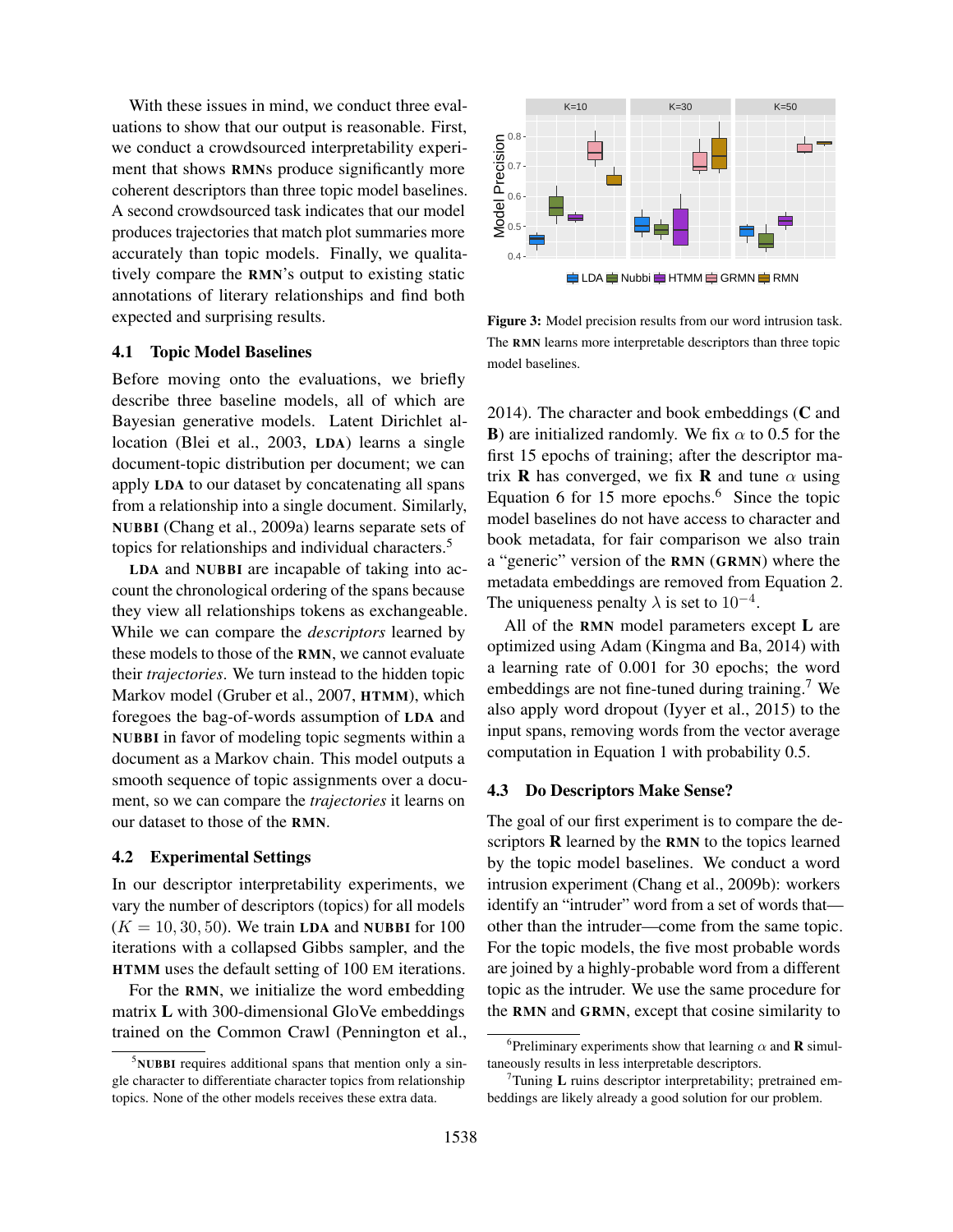| <b>RMN</b> |     |                                         | <b>HTMM</b>             |           |                                       |
|------------|-----|-----------------------------------------|-------------------------|-----------|---------------------------------------|
| Label      | MP  | <b>Nearest Neighbors</b>                | Label                   | <b>MP</b> | <b>Most Probable Words</b>            |
| sadness    | 1.0 | regretful rueful pity pained despondent | violence                | 1.0       | sword shot blood shouted swung        |
| love       | 1.0 | love delightful happiness enjoyed       | boats                   | 1.0       | ship boat captain deck crew           |
| murder     | 1.0 | autopsy arrested homicide murdered      | food                    | 1.0       | kitchen mouth glass food bread        |
| worship    | 0.1 | toil pray devote yourselves gather      | $\operatorname{sci-fi}$ | 0.0       | suppose earth robots computer certain |
| moodiness  | 0.3 | glumly snickered quizzically guiltily   | fantasy                 | 0.0       | agreed magician dragon castle talent  |
| informal   | 0.4 | kinda damn heck guess shitty            | military                | 0.1       | ship captain lucky hour general       |

Table 1: Three high-precision (top) and three low-precision (bottom) descriptors for the RMN and HTMM, along with labels from an external evaluator and model precision (MP) computed via word intrusion experiments. The RMN is able to learn a variety of interpersonal states (e.g., love, sadness), while the HTMM's most coherent topics are about concrete objects or events.

descriptor embeddings replaces topic-word probability. To control for randomness in the training process, we train three of each model, so the final experiment consists of 1,350 tasks ( $K = 10, 30, 50$  descriptors per trial, three trials per model).

We collect judgments from ten different workers for each task using the Crowdflower platform.<sup>8</sup> Our evaluation metric, model precision (MP), is the fraction of workers that select the correct intruder word for a descriptor  $k$ . Low model precision signals descriptors that lack cohesive themes.

On average, the RMN's descriptors are much more interpretable than those of the baselines, as it achieves a mean model precision of 0.73 (Figure 3) across all values of  $K$ . There is little difference between the model precision of the three topic model baselines, which hover around 0.5. There is also little difference between the GRMN and RMN; however, visualizing the learned character and book embeddings as in Figure 6 may be insightful for literary scholars. We show example high and low precision descriptors for the RMN and HTMM in Table 1; a full list is included in the supplementary material.

# 4.4 Do Trajectories Make Sense?

While the previous evaluation focused only on descriptor quality, our next experiment compares the trajectories learned by the best RMN model from the intrusion experiment (measured by highest mean model precision) to those learned by the best HTMM model, which is the only baseline capable of learning relationship trajectories. Workers read a plot summary and choose which model's trajectory best represents the relationship in question. We use the  $K = 30$ setting because it provides the best balance between descriptor variety and trajectory interpretability.

For this evaluation, we crawl Wikipedia, Goodreads, and SparkNotes for plot summaries associated with our 1,383 books. We then remove all relationships where each involved character is not mentioned at least five times in the summary, which results in a final evaluation set of 125 relationships.<sup>9</sup> We present workers with two characters, a plot summary, and a visualization of trajectories learned by the RMN and the HTMM (Figure 4). The workers then select the trajectory that best matches the relationship described by the summary.

To generate the visualizations, we first have an external annotator label each descriptor from both models with a single word as in Table 1. For fairness, the annotator is unaware of the underlying models. For the RMN, we visualize trajectories by displaying the label of the argmax over descriptor weights  $d_t$ at each time step  $t$ . Similarly, for the HTMM, we display the most probable topic at each time step.<sup>10</sup>

The results of this task with seven workers per comparison favor the RMN: for 87 out of the 125 evaluated relationships (69.6%), the workers choose the RMN's trajectory over the HTMM's. We compute the Fleiss  $\kappa$  value (Fleiss, 1971) to correct our inter-annotator agreement for chance and find that

<sup>8</sup>http://www.crowdflower.com

<sup>&</sup>lt;sup>9</sup>Without this filtering step, workers do not have enough information to compare the two models since most of the characters in our dataset are not mentioned in summaries.

 $10$ To reduce visual clutter, we ignore descriptors that persist for only a single time step.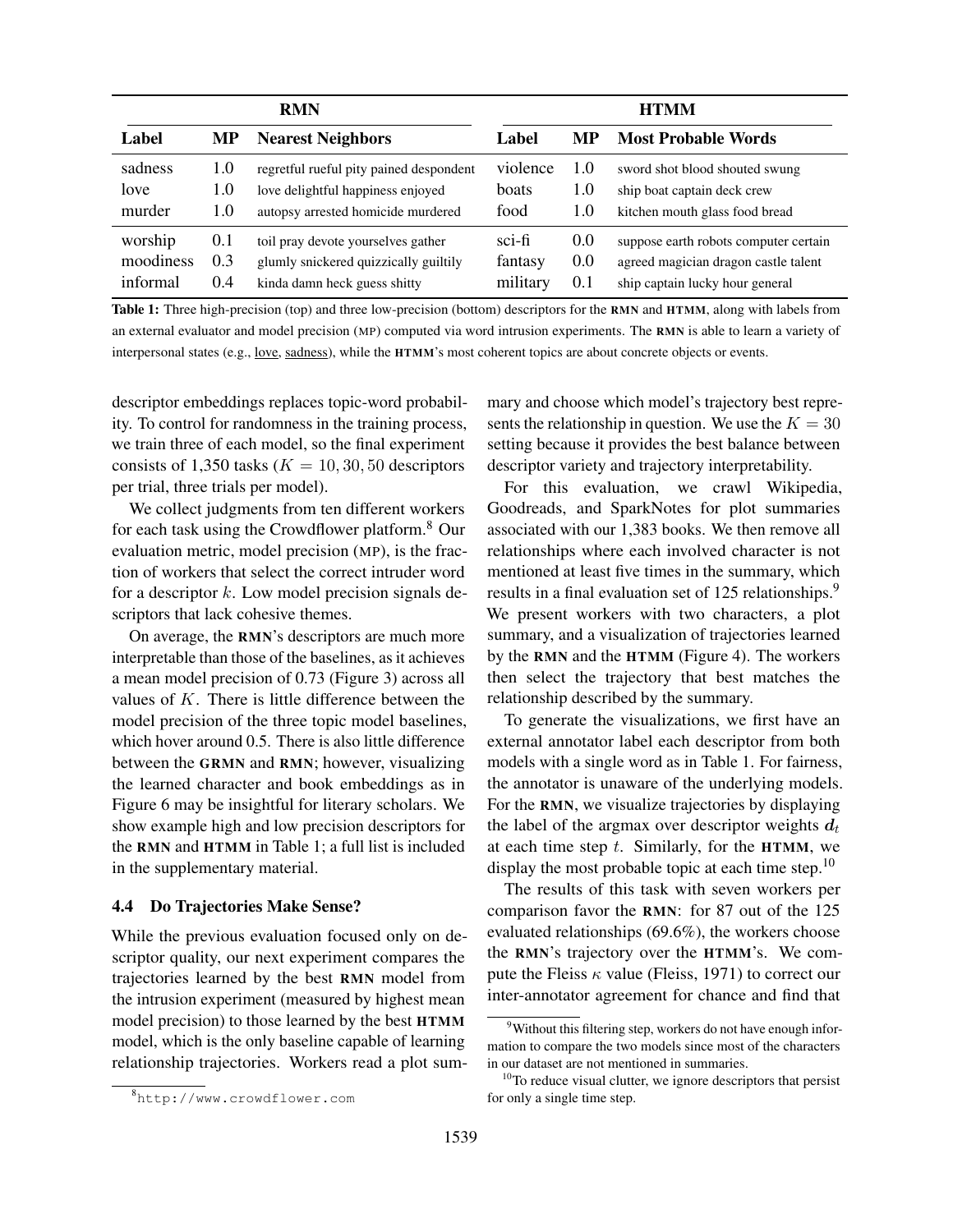

**Summary: Govinda** is **Siddhartha**'s best friend and sometimes his follower. Like **Siddhartha**, **Govinda** devotes his life to the quest for understanding and enlightenment. He leaves his village with **Siddhartha** to join the Samanas, then leaves the Samanas to follow Gotama. He searches for enlightenment independently of **Siddhartha** but persists in looking for teachers who can show him the way. In the end, he is able to achieve enlightenment only because of **Siddhartha**'s love for him.

Figure 4: An example from the Crowdflower summary matching task; workers are asked to choose the trajectory (here, "A" is generated by the RMN and "B" by the HTMM) that best matches a provided summary that describes the relationship between Siddartha and Govinda (from *Siddartha* by Hesse).

 $\kappa = 0.32$ , indicating fair agreement among the workers. Furthermore, thirty-four relationships had unanimous agreement among the seven workers; of these, twenty-six were unanimous in favor of the RMN compared to only eight for the HTMM.

# 4.5 What Makes a Relationship Positive?

While the previous two experiments show that the RMN is more interpretable and accurate than baseline models, we have not yet shown that its insights can aid in drawing connections across various books and genres. As a first step in this direction, we investigate what makes a relationship positive or negative by comparing trajectories from the RMN and HTMM to static affinity annotations from a recently-released dataset (Massey et al., 2015) of fictional relationships. Expected correlations (e.g., murder and sadness are strongly negative descriptors) emerge alongside surprising ones (politics is negative, religion is positive).

The affinity labeling task of Massey et al. (2015) requires workers to describe a given relationship as positive, negative, or neutral. We consider only nonneutral relationships for which two annotators agree

|             | <b>Model Positive</b>                   | <b>Negative</b>                                                |
|-------------|-----------------------------------------|----------------------------------------------------------------|
| <b>RMN</b>  | gion, sex                               | education, love, reli- politics, murder, sad-<br>ness, royalty |
| <b>HTMM</b> | love, parental, busi-<br>ness, outdoors | politics,<br>love.<br>violence, crime                          |

Table 2: Descriptors most characteristic of positive and negative relationships, computed using existing annotations. Compared to the RMN, the HTMM struggles to coherently characterize negative relationships. Interestingly, both models show negative predispositions for political relationships, perhaps due to genre bias or class differences.

on the affinity label and remove all books not present in our own dataset. This filtering step results in 120 relationships, 78% of which are positive and the remaining 22% negative.

Since the annotations are static, we first aggregate our trajectories across all time steps. We compute K-dimensional "average positive" and "average negative" weight vectors  $a_p$  and  $a_n$  by averaging the relationship states  $d_t$  for the RMN and the documenttopic distributions for the HTMM across all time steps for relationships labeled with a particular affinity. Then, we compute the vector difference  $a_n - a_n$  and sort it to produce a ranked list of descriptors, where descriptors with positive differences occur more frequently in positive relationships. Table 2 shows the most positive and most negative descriptors; of particular interest is the large negative weight associated with political relationships from both models.

# 5 Qualitative Analysis

Our experiments show the superiority of the RMN over various topic model baselines in both descriptor interpretability and trajectory accuracy, but what causes the improved performance? In this section, we analyze similarities between the RMN and HTMM and look at qualitative examples where the RMN succeeds and fails. We also connect the findings of our affinity experiment to existing literary scholarship.

Both models are equally proficient at learning and assigning event-based descriptors (e.g., crime, violence, food). More specifically, the RMN and HTMM agree on environmental descriptions (e.g., boats, outdoors) and graphic sexual scenes (Figure 5, middle).

However, the RMN is more sophisticated with in-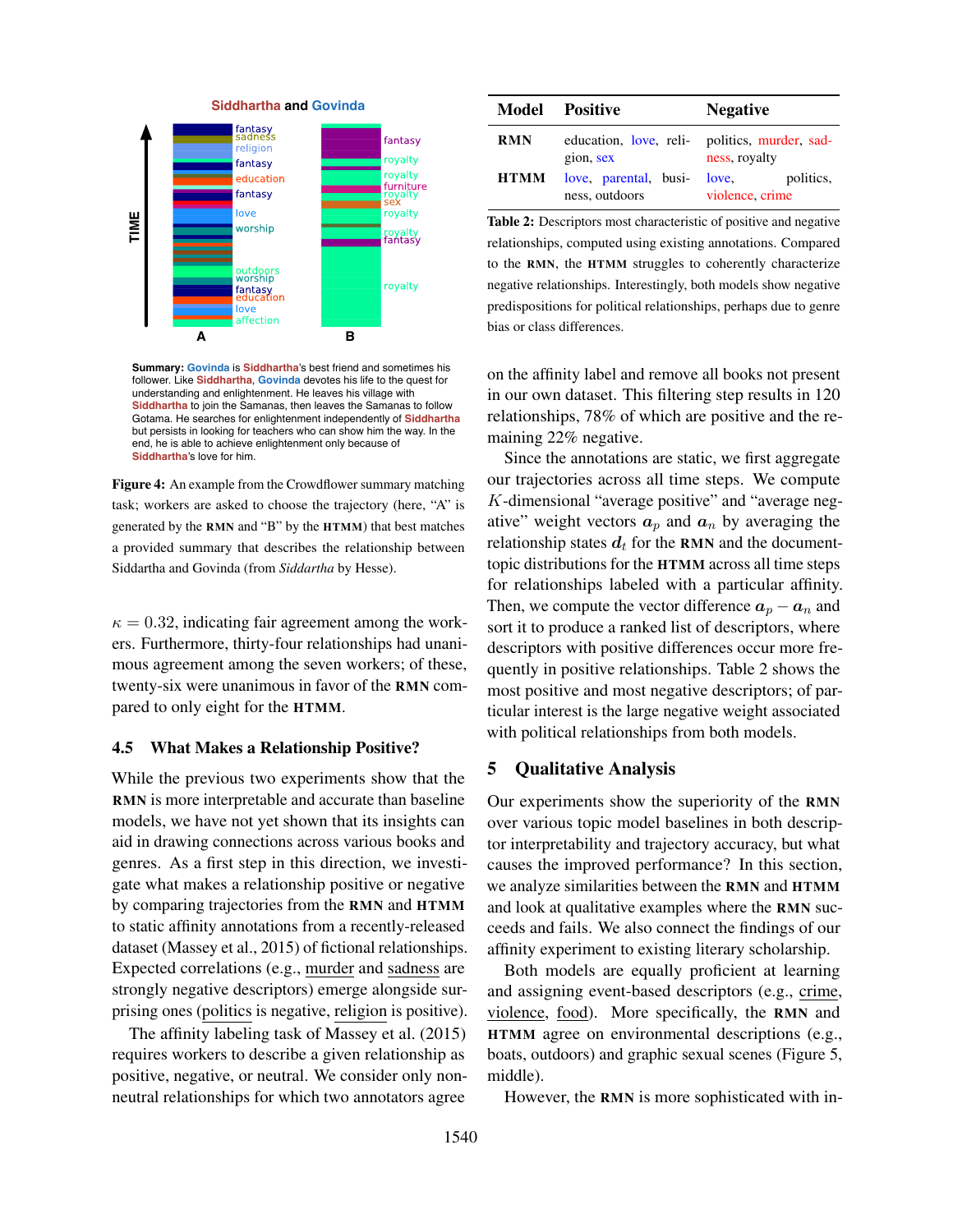

Figure 5: Left: the RMN is able to model Arthur and Lucy's trajectory reasonably well compared to our manually-created version in Figure 1. *Middle*: both models agree on event-based descriptors such as food and sex. *Right*: a failure case for the RMN in which it is unable to learn that Lucie Manette and Charles Darnay are in love.

terpersonal relationships. None of the topic model baselines learns negative emotional descriptors such as sadness or suffering, which explains the inaccurate HTMM trajectory of Arthur and Lucy in the left-most panel of Figure 5. All of the topic model baselines learn duplicate topics; in Table 2, one love descriptor is highly positive while a duplicate is strongly negative.<sup>11</sup> The RMN circumvents this problem with its uniqueness penalty (Equation 8).

While the increased descriptor variety is a positive, sometimes it leads the RMN astray. The model largely ignores the love between Charles Darnay and Lucie Manette in Dickens' *A Tale of Two Cities* due to book's sad tone; meanwhile, the HTMM's trajectory, while vastly simplified, does pick up on the romance (Figure 5, right). While the RMN's learnable book and character embeddings should help, the signal in a span cannot lead to the "proper" descriptor.

Both the RMN and HTMM learn that politics is strongly negative (Table 2). Existing scholarship supports this finding: Victorian-era authors, for example, are "obsessed with *otherness* . . . of antiquated social and legal institutions, and of autocratic and/or dictatorial abusive government" (Zarifopol-Johnston, 1995), while in science fiction, "dystopia—–precisely because it is so much more common (than utopia)—– bears the aspect of lived experience" (Gordin et al., 2010). Our affinity data comes primarily from Victorian novels (e.g., by Dickens and George Eliot), leading us to believe that that the models are behaving

reasonably. Finally, returning to the "extra" meaning of meals discussed in Section 1, food occurs *slightly* more frequently in positive relationships.

# 6 Related Work

There are two major areas upon which our work builds: computational literary analysis and deep neural networks for natural language processing.

Most previous work in computational literary analysis has focused either on characters or events. In the former category, graphical models and classifiers have been proposed for learning character personas from novels (Bamman et al., 2014; Flekova and Gurevych, 2015) and film summaries (Bamman et al., 2013). The NUBBI model of Chang et al. (2009a) learns topics that statically describe characters and their relationships. Because these models lack temporal components (the focus of our task), we compare instead against the HTMM of Gruber et al. (2007).

Closest to our own work is the supervised structured prediction problem of Chaturvedi et al. (2016), in which features are designed to predict dynamic sequences of positive and negative interactions between two characters in plot summaries. Other research in this area includes social network construction from novels (Elson et al., 2010; Srivastava et al., 2016) and film (Krishnan and Eisenstein, 2015), as well as attempts to summarize and generate stories (Elsner, 2012).

While some of the relationship descriptors learned by our model are character-centric, others are more events-based, depicting actions rather than feelings;

 $11$ This "duplicate love" phenomenon persists even when we reduce the number of topics.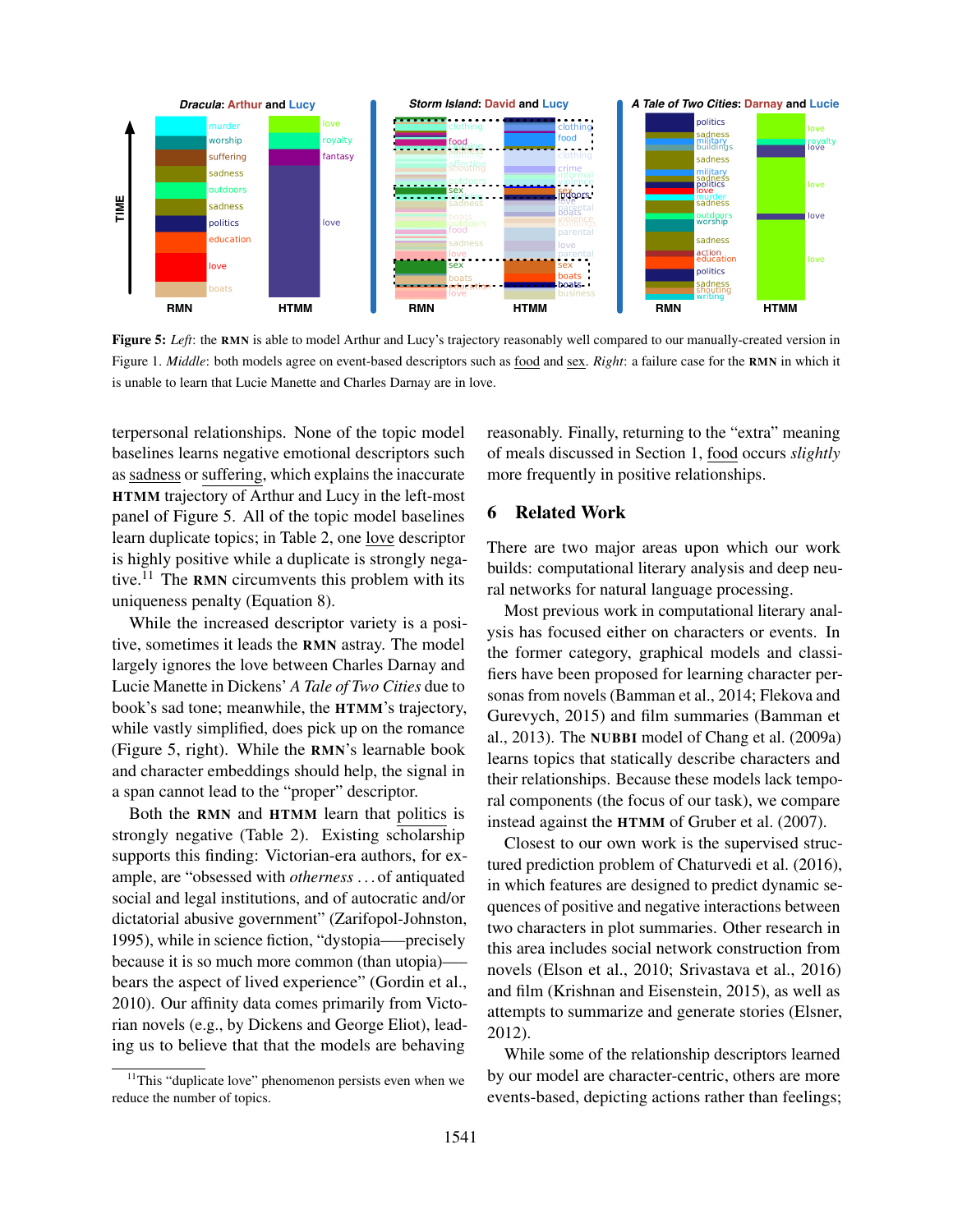

Figure 6: Clusters from PCA visualizations of the RMN's learned book (left) and character (right) embeddings. We see a cluster of books about war and violence (many of which are authored by Tom Clancy) as well as a cluster of lead female characters from primarily romance novels. These visualizations show that the RMN can recover useful static representations of characters and books in addition to the dynamic relationship trajectories.

such descriptors have been the focus of much previous work (Schank and Abelson, 1977; Chambers and Jurafsky, 2008; Chambers and Jurafsky, 2009; Orr et al., 2014). Our model is more closely related to the plot units framework (Lehnert, 1981; Goyal et al., 2013), which annotates events with emotional states.

The RMN builds on deep recurrent autoencoders such as the hierarchical LSTM autoencoder of Li et al. (2015); however, it is more efficient because of the span-level vector averaging. It is also similar to recent neural topic model architectures (Cao et al., 2015; Das et al., 2015), although these models are limited to static document representations. We hope to apply the RMN to nonfictional datasets as well; in this vein, Iyyer et al. (2014) apply a neural network to sentences from nonfiction political books for ideology prediction.

More generally, topic models and related generative models are a central tool for understanding large corpora from science (Talley et al., 2011) to politics (Nguyen et al., 2014). We show representation learning models like RMN can be just as interpretable as LDA-based models. Other applications for which researchers have prioritized interpretable vector representations include text-to-vision mappings (Lazaridou et al., 2014) and word embeddings (Fyshe et al., 2015; Faruqui et al., 2015).

## 7 Conclusion

We formalize the task of unsupervised relationship modeling, which involves learning a set of relationship descriptors as well as a trajectory over these descriptors for each relationship in an input dataset. We present the RMN, a novel neural network architecture for this task that generates more interpretable descriptors and trajectories than topic model baselines. Finally, we show that the output of our model can lead to interesting insights when combined with annotations in an existing dataset.

## Acknowledgments

We thank Jonathan Chang and Amit Gruber for providing baseline code, Thang Nguyen for helpful discussions about our model, and the anonymous reviewers for their insightful comments. This work was supported by NSF grant IIS-1320538. Boyd-Graber is also partially supported by NSF grants CCF-1409287 and NCSE-1422492. Any opinions, findings, conclusions, or recommendations expressed here are those of the authors and do not necessarily reflect the view of the sponsor.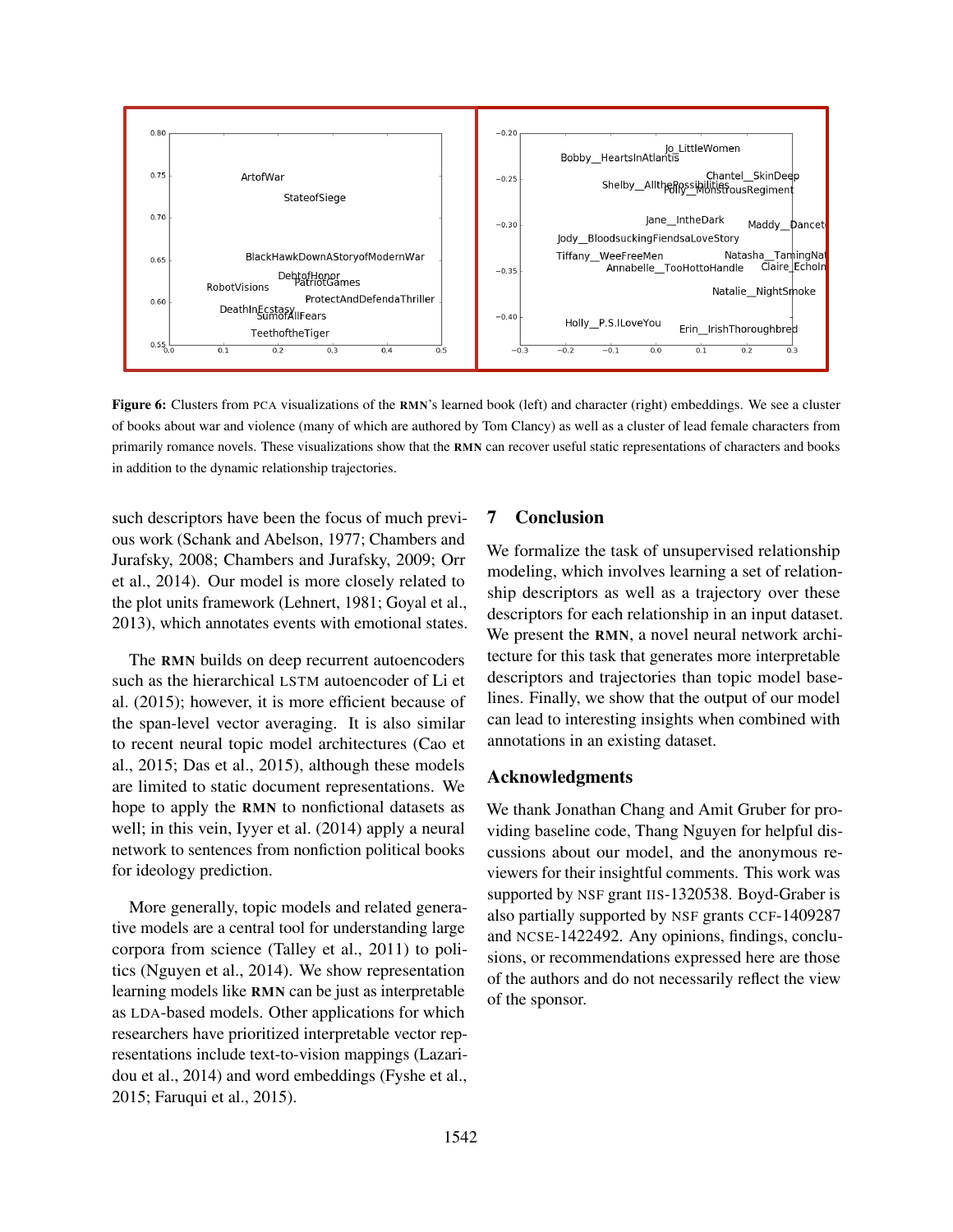# References

- Alekh Agarwal, Animashree Anandkumar, Prateek Jain, Praneeth Netrapalli, and Rashish Tandon. 2014. Learning sparsely used overcomplete dictionaries. In *Proceedings of Conference on Learning Theory*.
- David Bamman, Brendan O'Connor, and Noah A. Smith. 2013. Learning latent personas of film characters. In *Proceedings of the Association for Computational Linguistics*.
- David Bamman, Ted Underwood, and Noah A. Smith. 2014. A bayesian mixed effects model of literary character. In *Proceedings of the Association for Computational Linguistics*.
- David M Blei, Andrew Y Ng, and Michael I Jordan. 2003. Latent dirichlet allocation. *Journal of Machine Learning Research*, 3.
- Ziqiang Cao, Sujian Li, Yang Liu, Wenjie Li, and Heng Ji. 2015. A novel neural topic model and its supervised extension. In *Association for the Advancement of Artificial Intelligence*.
- Nathanael Chambers and Daniel Jurafsky. 2008. Unsupervised learning of narrative event chains. In *Proceedings of the Association for Computational Linguistics*.
- Nathanael Chambers and Dan Jurafsky. 2009. Unsupervised learning of narrative schemas and their participants. In *Proceedings of the Association for Computational Linguistics*.
- Jonathan Chang, Jordan Boyd-Graber, and David M Blei. 2009a. Connections between the lines: augmenting social networks with text. In *Knowledge Discovery and Data Mining*.
- Jonathan Chang, Sean Gerrish, Chong Wang, Jordan L Boyd-Graber, and David M Blei. 2009b. Reading tea leaves: How humans interpret topic models. In *Proceedings of Advances in Neural Information Processing Systems*.
- Snigdha Chaturvedi, Shashank Srivastava, Hal Daumé III, and Chris Dyer. 2016. Modeling dynamic relationships between characters in literary novels. In *Association for the Advancement of Artificial Intelligence*.
- J. Cognard-Black, M. Goldthwaite, and M. Nestle. 2014. *Books That Cook: The Making of a Literary Meal*. NYU Press.
- Rajarshi Das, Manzil Zaheer, and Chris Dyer. 2015. Gaussian lda for topic models with word embeddings. In *Proceedings of the Association for Computational Linguistics*.
- Michael Elad and Michal Aharon. 2006. Image denoising via sparse and redundant representations over learned dictionaries. *IEEE Transactions on Image Processing*, 15(12).
- Micha Elsner. 2012. Character-based kernels for novelistic plot structure. In *Proceedings of the European*

### *Chapter of the Association for Computational Linguistics*.

- David K Elson, Nicholas Dames, and Kathleen R McKeown. 2010. Extracting social networks from literary fiction. In *Proceedings of the Association for Computational Linguistics*.
- Manaal Faruqui, Yulia Tsvetkov, Dani Yogatama, Chris Dyer, and Noah Smith. 2015. Sparse overcomplete word vector representations. In *Proceedings of the Association for Computational Linguistics*.
- Joseph L Fleiss. 1971. Measuring nominal scale agreement among many raters. *Psychological bulletin*, 76(5).
- Lucie Flekova and Iryna Gurevych. 2015. Personality profiling of fictional characters using sense-level links between lexical resources. In *Proceedings of Empirical Methods in Natural Language Processing*.
- T.C. Foster. 2009. *How to Read Literature Like a Professor*. HarperCollins.
- Alona Fyshe, Leila Wehbe, Partha P Talukdar, Brian Murphy, and Tom M Mitchell. 2015. A compositional and interpretable semantic space. In *Conference of the North American Chapter of the Association for Computational Linguistics*.
- Michael D Gordin, Helen Tilley, and Gyan Prakash. 2010. *Utopia/dystopia: conditions of historical possibility*. Princeton University Press.
- Amit Goyal, Ellen Riloff, and Hal Daumé III. 2013. A computational model for plot units. *Computational Intelligence Journal*, 29(3).
- Amit Gruber, Yair Weiss, and Michal Rosen-Zvi. 2007. Hidden topic markov models. In *Proceedings of Artificial Intelligence and Statistics*.
- Aapo Hyvärinen and Erkki Oja. 2000. Independent component analysis: algorithms and applications. *Neural networks*, 13(4).
- Mohit Iyyer, Peter Enns, Jordan Boyd-Graber, and Philip Resnik. 2014. Political ideology detection using recursive neural networks. In *Proceedings of the Association for Computational Linguistics*.
- Mohit Iyyer, Varun Manjunatha, Jordan Boyd-Graber, and Hal Daumé III. 2015. Deep unordered composition rivals syntactic methods for text classification. In *Proceedings of the Association for Computational Linguistics*.
- Matt L. Jockers. 2013. *Macroanalysis: Digital Methods and Literary History*. Topics in the Digital Humanities. University of Illinois Press.
- Diederik Kingma and Jimmy Ba. 2014. Adam: A method for stochastic optimization. In *Proceedings of the International Conference on Learning Representations*.
- Vinodh Krishnan and Jacob Eisenstein. 2015. "You're Mr. Lebowski, I'm The Dude": Inducing address term formality in signed social networks. In *Conference*